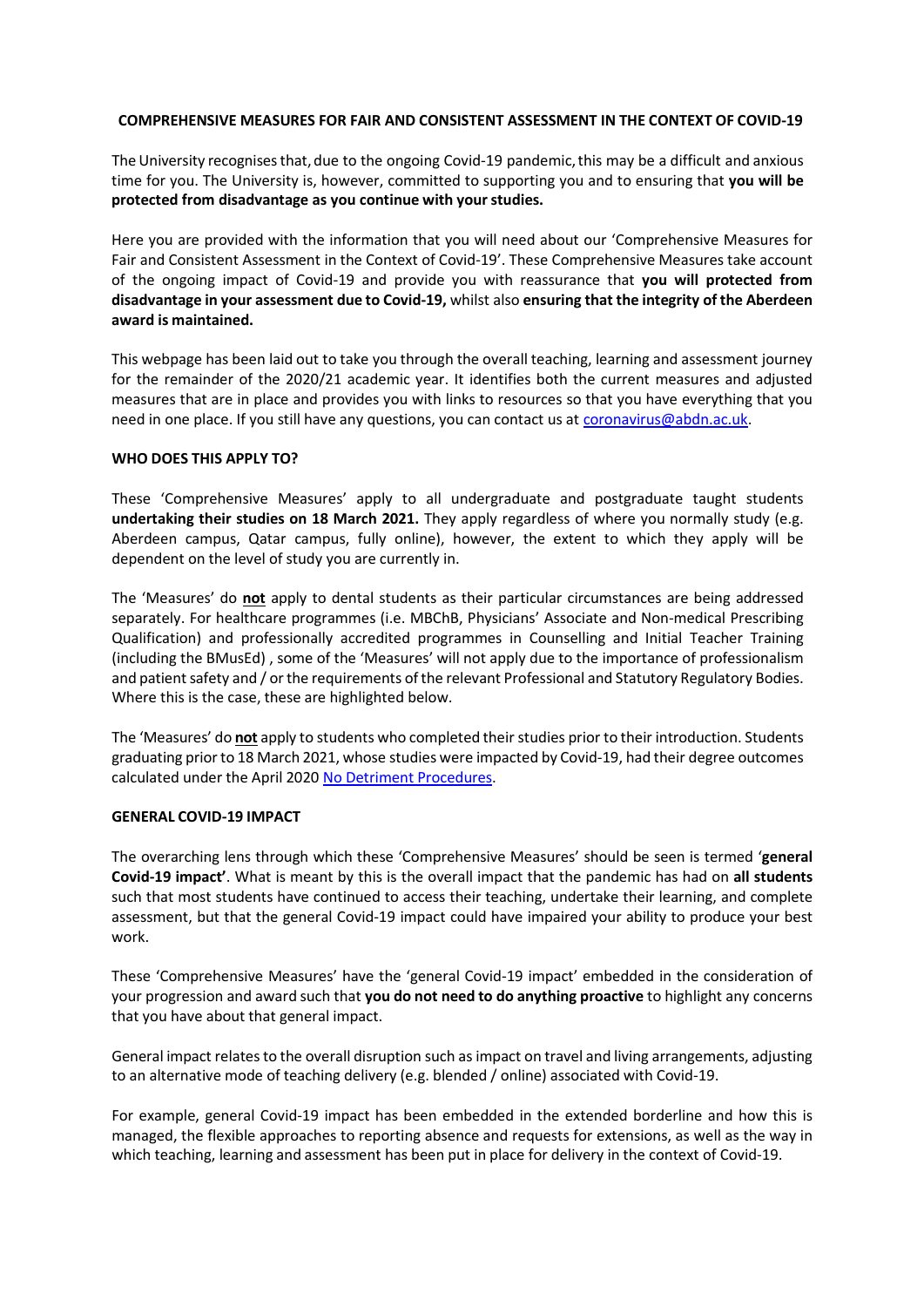It is important, however, that you still make sure that you notify your School of particular issues that affect you **beyond that general impact** so that you can be offered support and to ensure the right measures are put in place for you, to ensure you are not disadvantaged.

# **MEASURES FOR STUDENTS** *IN ALL PROGRAMME YEARS***:**

### **STUDENT SUPPORT**

We want to support you and to ensure the right measures are in place for you. It is therefore vital that if you need to, you actively engage with all the University's student [support](https://www.abdn.ac.uk/students/new-students/support-and-resources-4012.php) processes to ensure that we are fully aware of any difficulties that you are experiencing and can help you.

# **ADJUSTED TEACHING AND LEARNING IS IN PLACE**

Teaching and learning approaches, enabling you to access your learning no matter what your circumstances are, are in place and will continue for the remainder of the 2020/21 academic year. This has comprised a blended approach to learning and included:

- Some on-campus learning for students who were able to return to Aberdeen (when permitted by national guidelines);
- Online learning for students who, for whatever reason, were not able to come to Aberdeen or access on-campus teaching;
- Fully online learning, when required by national guidelines. (Teaching has continued on campus where it has been identified as critical to the achievement of the requirements for graduation. There are also a number of exceptions who have been able to access on-campus teaching, including degree programmes such as the MBChB and MSc in PA Studies.)

### **ADJUSTED ASSESSMENT IS IN PLACE**

Assessment (examination or any other outstanding assessment) is in place and will, where possible, continue throughout the remainder of 2020/21, for the purposes of ensuring that you can continue with and complete your courses, and, if appropriate, graduate.

There may be some instances in which assessment cannot continue, as a consequence of its nature (e.g. on some healthcare programmes). The School of Medicine, Medical Sciences and Nutrition will further advise.

### **EXTENSIONS FOR ASSESSMENT**

Each School has in place processes for the consideration of and, where appropriate, granting of extensions for pieces of assessment. The School's processes have previously been communicated to you. If you would like to request an extension, please contact your School directly.

In recognition of the general impact of Covid-19 on our students, each School has in place the following:

- a. Schools recognise the challenges facing you at the moment and will work with you to ensure that where extensions can be granted, they will be. Requests for extensions must normally be made in advance of the assessment submission date. [NB please note (c) for exceptions]
- b. Schools will offer maximum flexibility in their approval of an extension taking account of the individual student circumstances and aiming to ensure that the extension does not impact negatively on other assessment or on graduation or progression.
- c. In some instances, extensions cannot be offered (e.g. some weekly assessment, timed assessment, exams). In these cases, students can make their circumstances known to the School through their absence reporting processes as per the [university policy, a](https://abdn.blackboard.com/bbcswebdav/pid-592645-dt-content-rid-1657580_1/orgs/SCH_DHP_UG/NEW%20POLICY%20AND%20PROCEDURES%20ON%20STUDENT%20ABSENCE%202013-2014.pdf)nd those circumstances will be dealt with on a case by case basis.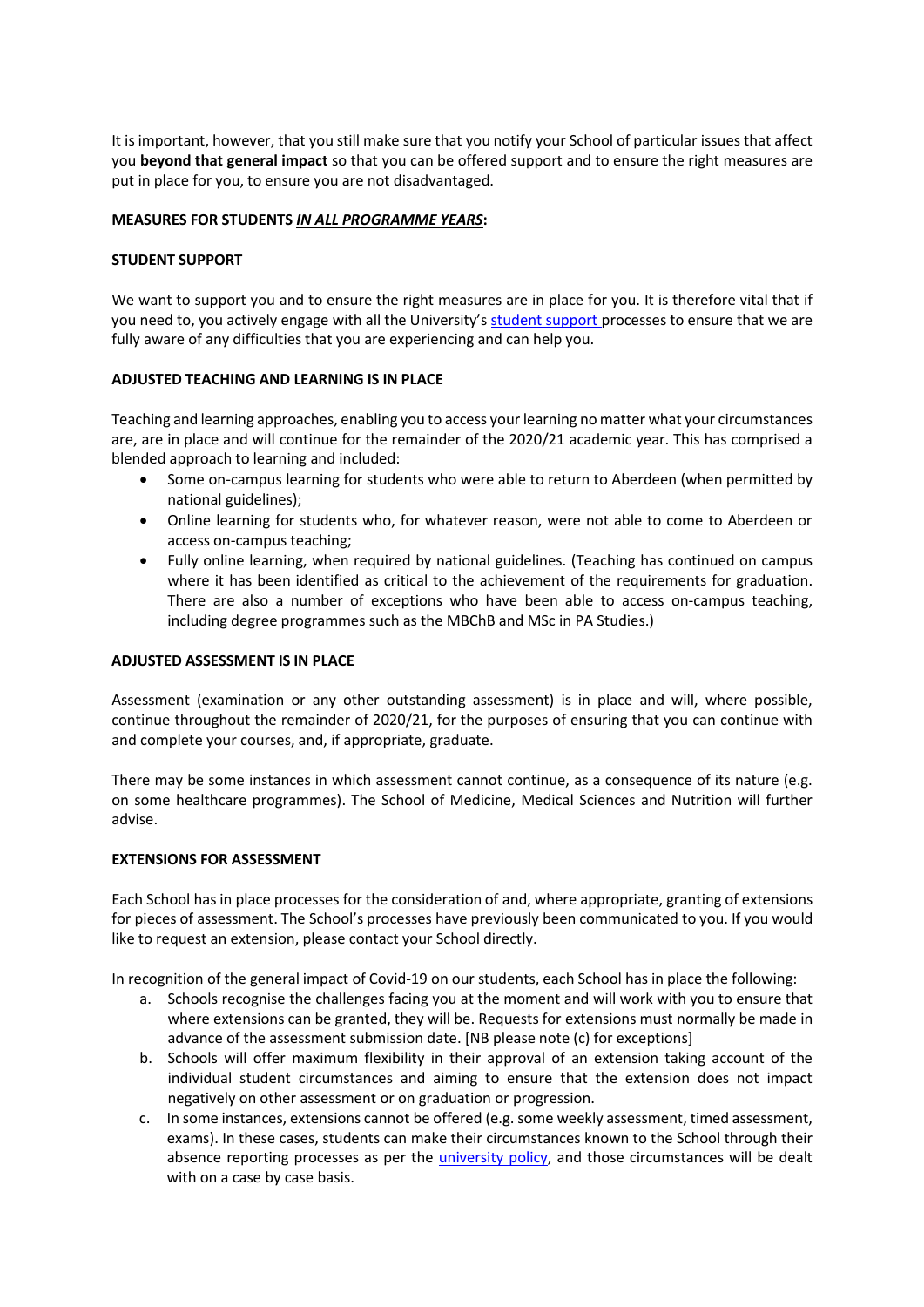d. Where you are struggling to submit assessment on time, please talk to your School (e.g. your course coordinator) so that they can offer support and guidance. We want to help.

# **ABSENCE REPORTING**

The University has in place a Policy and [Procedures](https://www.abdn.ac.uk/staffnet/documents/academic-quality-handbook/Policy%20-%20Student%20Absence.pdf) on Student Absence, which provides detailed information on the steps you must take if you are absent and/or where you are **unable to take assessment(s)** as a consequence of ill health or other mitigating circumstances(e.g. caring responsibilities, key worker status, disruption to IT access (e.g., internet access, equipment)). **You are required to inform your School(s)** via the [Student](https://www.abdn.ac.uk/studenthub/login) Hub and to do so within published timelines. Only in exceptional circumstances will late submissions be considered. You are **not required to submit evidence** for your absence unless the programme for which you are registered specifically requires it for accreditation purposes (e.g., the MBChB). Once you have reported your absence, Examiners can:

- Advise you of any remedial work required to allow you to get back on track and continue with your course(s);
- In acknowledging the impact of Covid-19, in instances where you have achieved all the Learning Outcomes for your courses(s) and have completed at least 70% of the assessment and where MC or GC has been awarded for the missing component of assessment, calculate an overall mark for the course(s) concerned on the basis of work completed ;
- Where the impact is such that the situation cannot be recovered, award you with an 'MC' or 'GC', allowing you to undertake a resit **as a first sitting**.

# **RESITS**

If you fail a course or courses(s) you will be required to [apply to resit. R](https://www.abdn.ac.uk/students/academic-life/reassessment-3502.php#panel2366)esits will normally be held during the summer resit diet, however, your School may, in some instances, offer you the opportunity to undertake a resit at an earlier opportunity. Registration for a resit is not an automatic process and you need to let us know of your intentions. At levels 3 and above, unless you have been awarded an MC or GC, resit results are capped at a D3. In these extraordinary circumstances, there will be **no charge for resits** undertaken during the remainder of the 2020/21 academic year.

### **CREDIT REQUIREMENTS**

To maintain the integrity of the Aberdeen award, in order to complete your studies or to progress within a degree programme, you must continue to achieve a minimum number of credits, as defined in our [Degree](https://www.abdn.ac.uk/registry/calendar/) [Regulations\(](https://www.abdn.ac.uk/registry/calendar/)General and Supplementary Regulations) or the Minimum [Requirements](https://www.abdn.ac.uk/staffnet/documents/academic-quality-handbook/AandF%20-%20Minimum%20Credit%20Requirements%20for%20Awards%20UG%20and%20PGT.pdf) for Degree Awards.

### **COMPENSATORY CREDITS**

If you are in your final year, you *may* be entitled to compensatory creditsif you fail a course. Specific criteria apply and there may be some exceptions related to Professional, Statutory and Regulatory Body requirements and Schools will inform you where this is relevant. Further information is available in the University's Degree [Regulations \(](https://www.abdn.ac.uk/registry/calendar/)General and Supplementary Regulations).

For healthcare programmes and professionally accredited programmes in Counselling and Initial Teacher Training (including the BMusEd) this measure does not apply in this format. The Schools of Medicine, Medical Sciences & Nutrition and Education will advise students on what will apply to these programmes.

For example:

• a final year MA honours student who has achieved 90 credit points at level 4 and has completed the assessment but been awarded a mark of E1, E2 or E3, can be awarded the same amount of unnamed specific credit, not exceeding 30 credit points in total, at level one;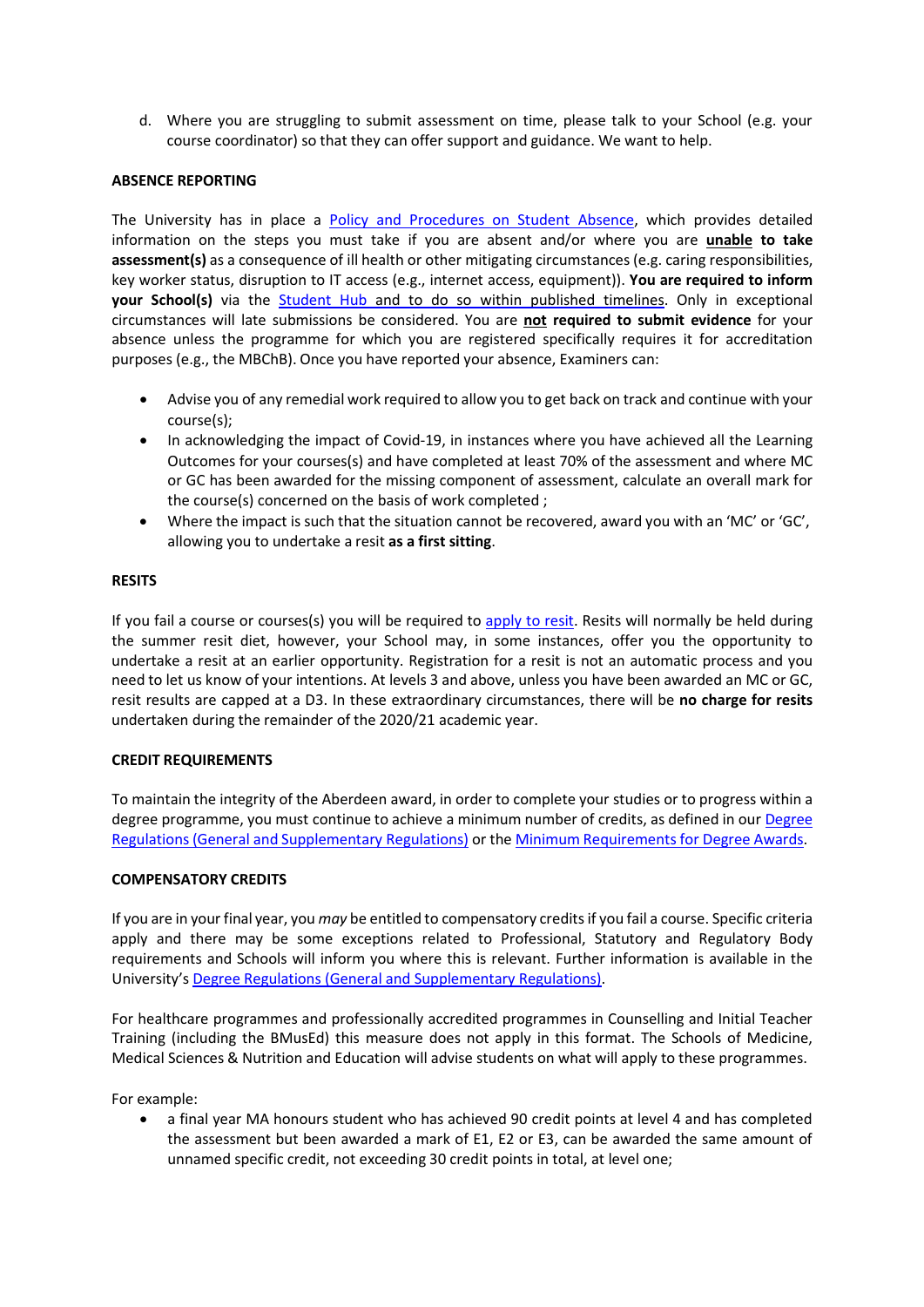- a Postgraduate Master's student, who has achieved 150 credit points at level 5 (with a grade point average of at least C3) can be awarded unnamed specific credit, not exceeding 30 credit points in total, at level three, provided the following additional criteria apply;
	- o they were awarded an MC or GC in their first opportunity to sit the course and marginally failed (E1, E2 or E3) the resit first attempt *or;*
	- $\circ$  they marginally failed their first attempt at the course (E1, E2 or E3) and have an MC or GC for the resit diet *and;*
	- o The next available opportunity for them to resit the course is not until the next academic year following completion of the programme.

# **PROGRESSION**

*Please note: The SPC will not consider progression for students registered for the MBChB, MSc in PA Studies, programmesin Counselling or Initial Teacher Training (including the BMusEd). Studentsregistered for these programmes will not be permitted to progress with a shortfall of credits.*

If you are an *undergraduate* student and fail to achieve the required number of credits, following the resit diet, to progressto the next programme year, your case (i.e., your grade profile) will be considered by the Students' Progress Committee (SPC).

There will be **no requirement for you to apply** to the SPC for consideration, however, you may submit supporting statements and/or evidence in support of your case if you wish to do so. The SPC will review your case (including any evidence provided) and determine the appropriateness of your progression to the next programme year.

If you are a *postgraduate taught* student, seeking to progress to the next stage of your programme, the progression rules as laid out in the Policy and Procedure on Postgraduate Taught Awards apply.

### **MEASURES FOR STUDENTS** *IN PROGRAMME YEARS 3, 4 OR 5 (UG or PGT) ONLY***:**

# **CALCULATING DEGREE OUTCOME**

*Please note: For healthcare programmes and professionally accredited programmes in Counselling and Initial Teacher Training (including the BMusEd), this measure does not apply in this format. The Schools of Medicine, Medical Sciences & Nutrition and Education will advise students on what will apply to these programmes.*

The University's existing policies and procedures on assessment and degree award will ensure that **you will be protected from disadvantage as you continue with yourstudies.** Exactly how your degree outcome will be calculated will be dependent on whether you are an undergraduate or postgraduate taught student and, in the case of undergraduate students, the year in which you will graduate. Further information, including worked examples if available for [undergraduate students](https://www.abdn.ac.uk/staffnet/teaching/undergraduate-degree-classification-9156.php) and [postgraduate taught students](https://www.abdn.ac.uk/staffnet/teaching/pgt-award-and-classification--9157.php) on our webpages.

### **EXAMINERS' MEETINGS**

Before their release to you, degree outcomes (and the course results which impact on them) are considered and approved by Examiners' Meetings. Comprised of highly trained internal members of staff and at least one External Examiner (appointed by the University to ensure that standards are maintained on a comparable level with universities throughout the UK), Examiners' Meetings:

- o make recommendations in regard to degree outcome;
- $\circ$  finalise the first half-session grades for courses for Honours and postgraduate taught candidates;
- o finalise the grades to be awarded for all second half-session courses and those first half-session courses that are assessed at the end of the second half-session
- o finalise the grades to be awarded for all work undertaken over the summer and the associated degree award for postgraduate taught students.

Examiners' Meetings have a specific role in regard to *borderline* cases (see below).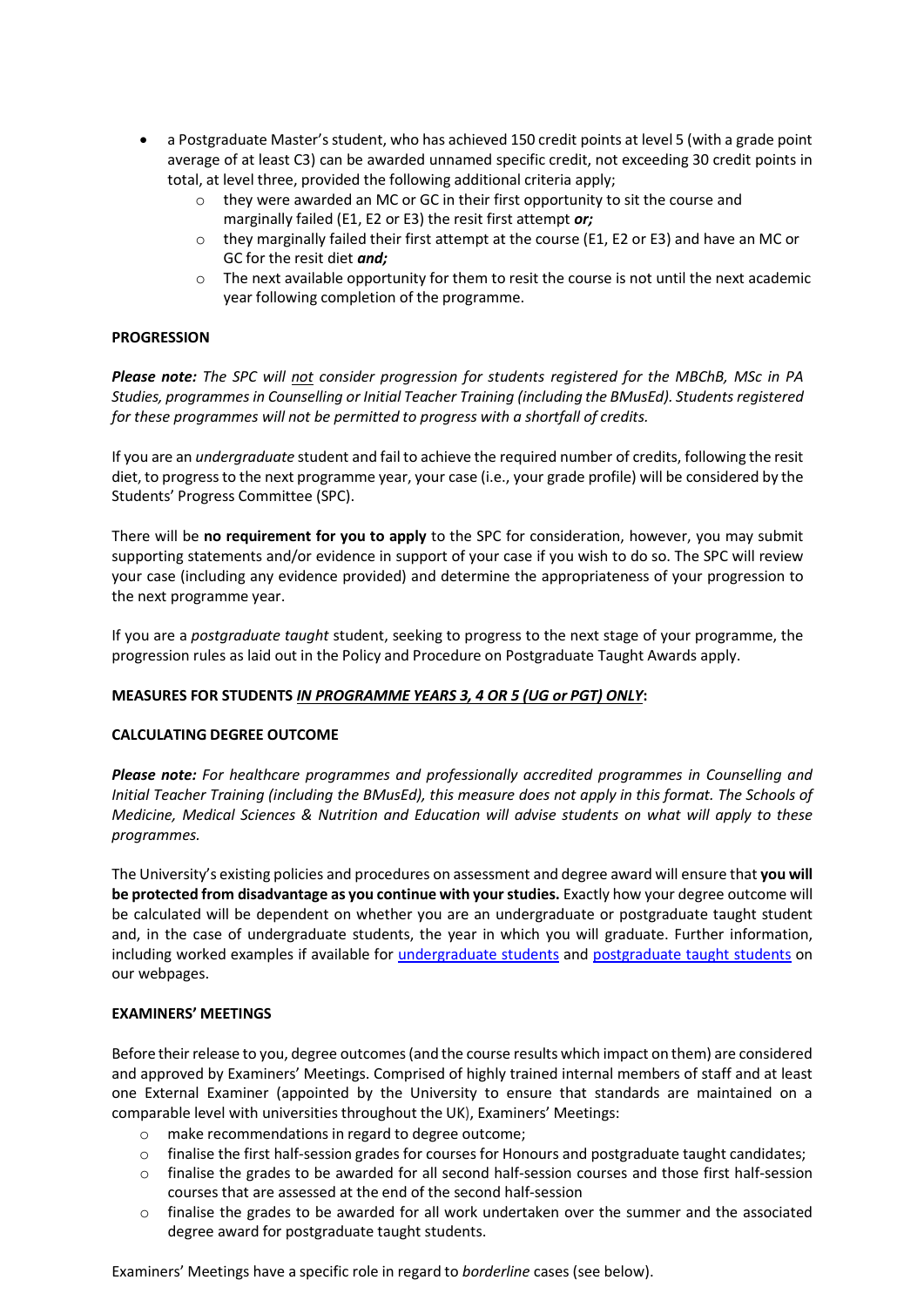Examiners' Meetings are required to **clearly record** how all decisions regarding degree outcome have been calculated.

### **BORDERLINE CASES**

*Please note: For healthcare programmes and professionally accredited programmes in Counselling and Initial Teacher Training (including the BMusEd), this measure does not apply in this format. The Schools of Medicine, Medical Sciences & Nutrition and Education will advise students on what will apply to these programmes.*

At the point of calculating degree outcome, Examiners' Meetings **consider every student** classed as *borderline.* The borderlines in use for students who were in level 3 or above during the 2020/21 academic year, have, in response to the impact of Covid-19, been **widened**, as demonstrated in the table below. This approach directly allows any student who might be eligible for an increase in classification to be considered at Examiners' Meetings.

| <b>Grade Point Average</b>          | Undergraduate                | <b>Postgraduate Award</b>          |
|-------------------------------------|------------------------------|------------------------------------|
|                                     | <b>Degree Classification</b> |                                    |
| 18.00-22.00                         | <b>First Class</b>           | MSc with Distinction*              |
| greater than 17.00, less than 18.00 | Borderline 2.1/1st           | <b>MSc Commendation Borderline</b> |
|                                     |                              | <b>Distinction</b>                 |
| $15.00 - 17.00$                     | <b>Upper Second Class</b>    | MSc with Commendation#             |
| greater than 14.00, less than 15.00 | Borderline 2.2/2.1           | <b>MSc Borderline Commendation</b> |
| $12.00 - 14.00$                     | Lower Second Class           | <b>MSc</b>                         |
| greater than 11.00, less than 12.00 | Borderline 3rd/2.2           | <b>MSc</b>                         |
| $9.00 - 11.00$                      | <b>Third Class</b>           | <b>MSc</b>                         |
| greater than 8.00, less than 9.00   | <b>Borderline Fail/3rd</b>   | <b>Borderline Fail/MSc</b>         |
| $0.00 - 8.00$                       | Fail                         | Fail                               |

*\*The award of Distinction normally requires a Project grade of A5 or above*

*# The award of Commendation normally requires a Project grade of B3 or above*

If your degree outcome falls within published borderlines, Examiners' Meetings will use discretion to determine whether it would be appropriate to award you the higher degree outcome.

As a consequence of the general impact of Covid-19, Examiners Meetings will, without further consideration, award students in the following borderline categories, the higher degree outcome as outlined below.

| <b>Grade Point Average</b>          | Undergraduate<br><b>Degree Classification</b> | <b>Postgraduate Award</b> |
|-------------------------------------|-----------------------------------------------|---------------------------|
| greater than 17.49, less than 18.00 | <b>First Class</b>                            | MSc with Distinction*     |
| greater than 14.49, less than 15.00 | <b>Upper Second Class</b>                     | MSc with Commendation#    |
| greater than 11.49, less than 12.00 | Lower Second Class                            | <b>MSc</b>                |

*\*The award of Distinction normally requires a Project grade of A5 or above # The award of Commendation normally requires a Project grade of B3 or above*

If your degree outcome falls within published borderlines, but you are not eligible for the automatic award of the higher degree classification/award, Examiner's will consider your **individual circumstances, on a case by case basis**, to determine the degree outcome you should receive. In doing so, Examiners' meetings will consider:

- Your grade profile across your courses (for example, if you have the majority of your grades in the higher classification, the examiners may consider this as grounds for upgrading);
- Exit velocity (NB: At *undergraduate* level, this can only be considered if equal weighting is adopted for your programme of study (e.g. programme year 3 counts for 50% and programme year 4 for